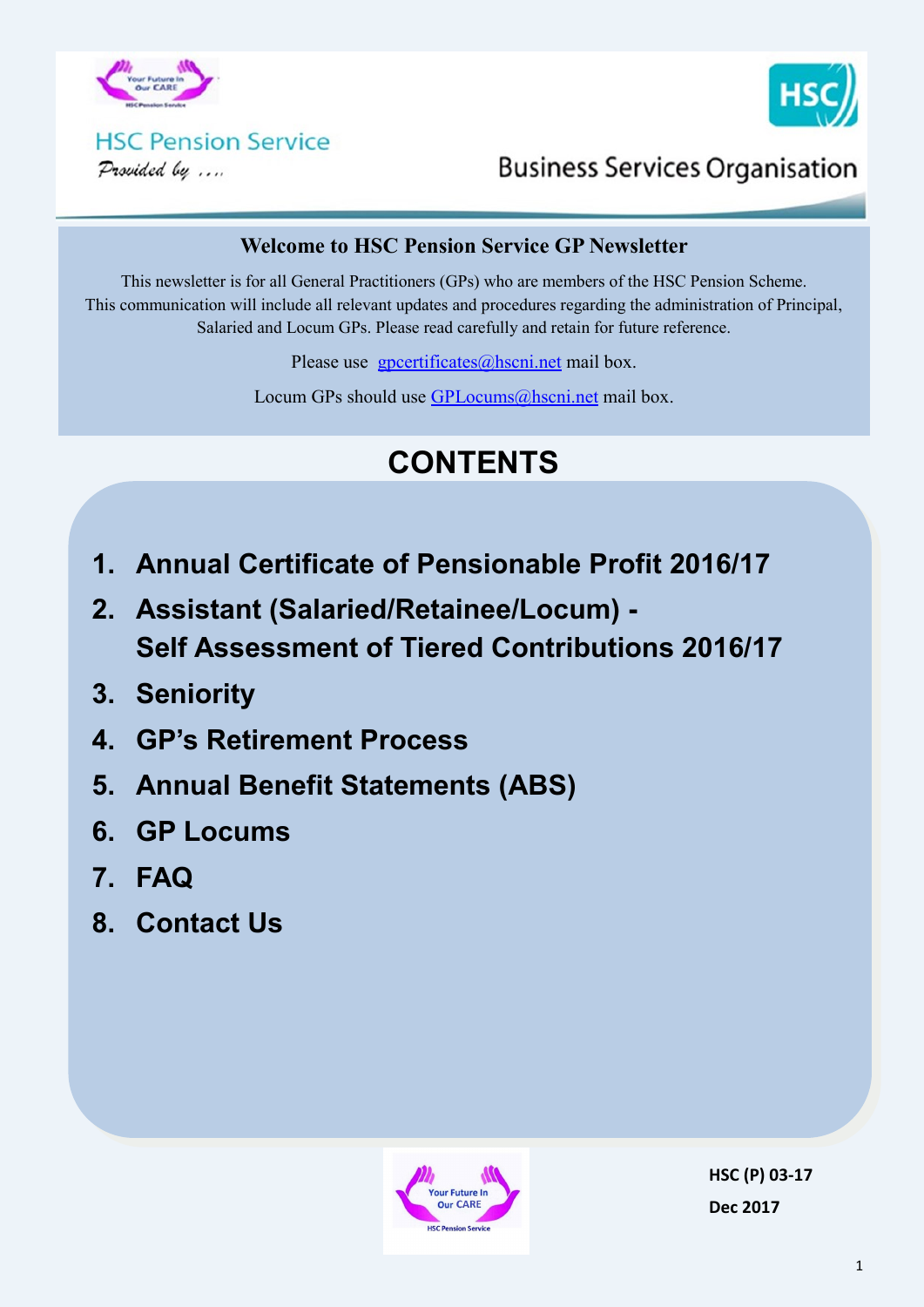You may have found in the past that our Newsletters had become somewhat repetitive. In an effort to combat this and make the Newsletter more relevant we will try to reduce the size to include only the most relevant topics of that quarter. This will be determined by any new legislation released as well as in answer to common queries received via telephone/email. As we will not be repeating information it is important that each Newsletter's content is taken on board. All previous Newsletters are available on our website at [http://](http://www.hscpensions.hscni.net/quick-links/newsletters/) [www.hscpensions.hscni.net/quick](http://www.hscpensions.hscni.net/quick-links/newsletters/)-links/newsletters/.

#### **1. Annual Certificate of Pensionable Profit 2016/17**

The Annual Certificate of Pensionable Profit for 16/17 has recently been sent to all accountants and is also available on our website. **The deadline for submission is 28.02.2018**. Only those certificates submitted by the due date will be considered for setting the NI Average for seniority purposes. Seniority will be suspended for the March quarter for those certificates not received by 28.02.2018.

The processing of Annual Certificates now incorporates the reconciliation of the Seniority for that year. As a result the process will inevitably take longer than previous years, however, it will eliminate the need to revisit seniority at a later date. We will be working through these as quickly as possible and will notify you accordingly of any queries/adjustments.

*Please remember the Seniority is based on Practice GMS income only i.e. GP SOLO and Seniority received (Box 38a) will not be included.* 

## **2. Assistant (Salaried/Retainee/Locum) - Self Assessment of Tiered Contributions 2016/17**

Every Assistant Medical Practitioner who had pensionable employment between 01/04/2016 to 31/03/2017 (inclusive) in Northern Ireland should complete an Assistant Medical Practitioner — Self Assessment of Tiered contributions form. This form is now due, you can find the form and accompanying guidance on our website by clicking [here.](http://www.hscpensions.hscni.net/download/Practitioners/2016-17-SELF-ASSESSMENT-4-11.xls)

The tiered employee contribution rate in year 2016/17 is the **total** of all HSC GP (Practitioner) income for 2016/17. This will include Practice, Trust, Board, Solo OOHs, Bed Fund and GP locum income. For Locum figure, use total of box C for months April to March.

Please be aware that the pay used to set the contribution tiered rate for GP (and non-GP) Providers who start after the 1<sup>st</sup> of April and join the CARE Scheme should be **annualised.** 

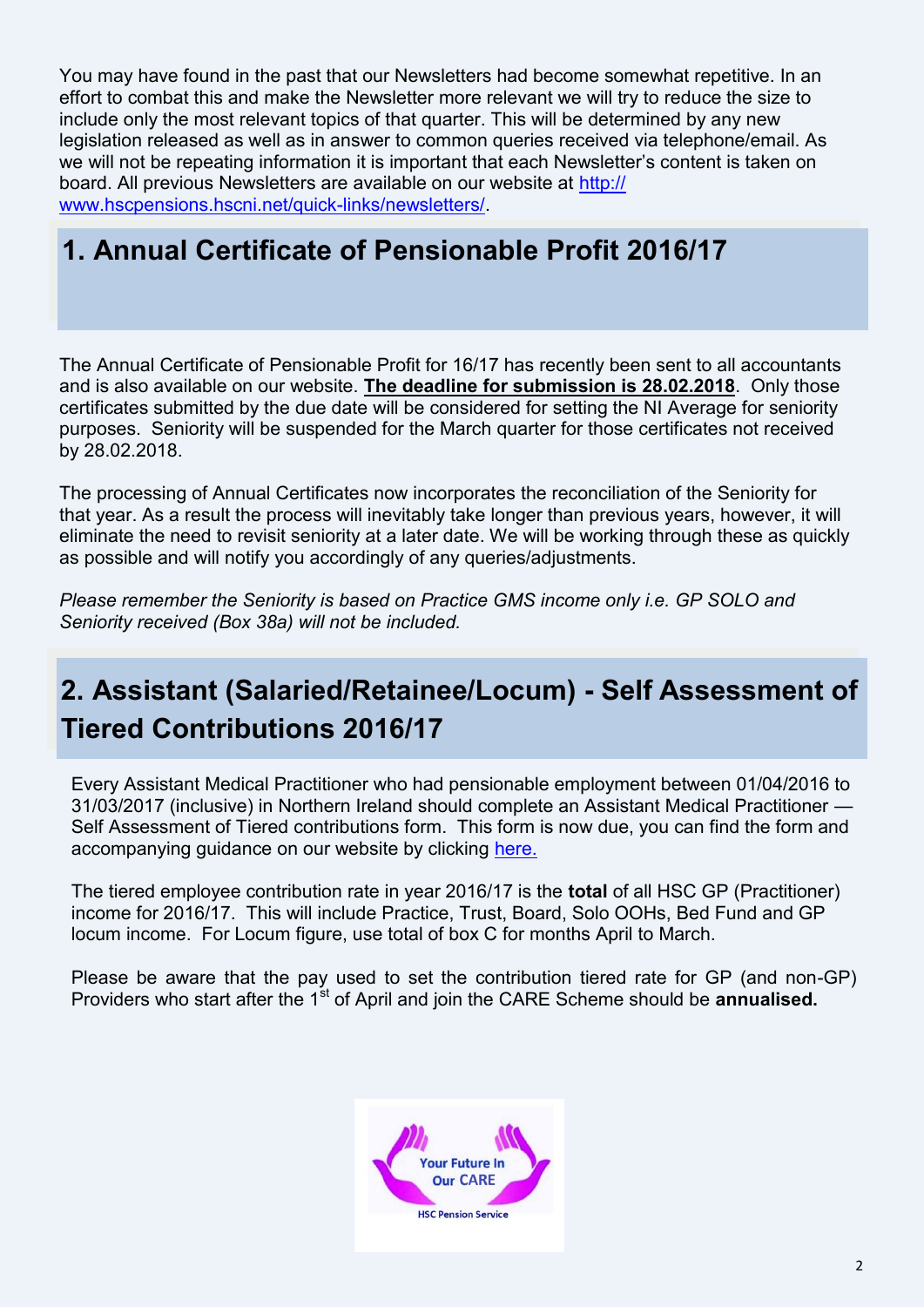## **2. Assistant (Salaried/Retainee/Locum) - Self Assessment of Tiered Contributions 2016/17 — cont**

*For example, a GP who starts in a Practice on 01/06/2016, joining the scheme for the first time, and earns £70,000.00 up to 31/03/2017 will be subject to the 13.5% rate. (£70,000.00 divided by 304 days x 365 days = notional pay of £84,046.05). If you are unsure as to which scheme the member is in please contact us.*

If for example, a GP has service in either 1995/2008 during the year in which they move to CARE, then it is the aggregate of these earnings that is used to set the tier.

The submission of the self-assessment forms are very important as it allows us to reconcile all of your GP employments and ensure your pension record is fully up to date and all employments have been included. It will also highlight any under/over payments of contributions which we can then refund/recoup as necessary.

## **3. Seniority**

Work on the Seniority Reconciliation exercise for years 2013/14 and 2014/15 has progressed well. We will inform each Practice Accountant of the outcome of this exercise and liaise with them regarding any under/overpayment of Seniority and Scheme Contributions. There has been a number of accountants notified that have still not responded, please ask that they do this promptly to allow us to finalise the practice.

It has been directed by the HSC Board that *all* Seniority adjustments should be made through the Global Sum unless there are exceptional circumstances. If there is no action required we will still send a notification to the Accountant.

The Northern Ireland Average has now been set at £78,655 for the 2015/16 year. Therefore anything above £52,431 (2/3) attracts 100% seniority payments. *To arrive at your figure, remember to deduct IPS, Solo and the seniority already paid*.

When the POA is submitted with an estimated figure, this would be the correct time to make any changes to your Seniority claim if necessary. Practices should contact BSO on gms.claims@hscni.net and insert 'Seniority Adjustment' in the subject line.

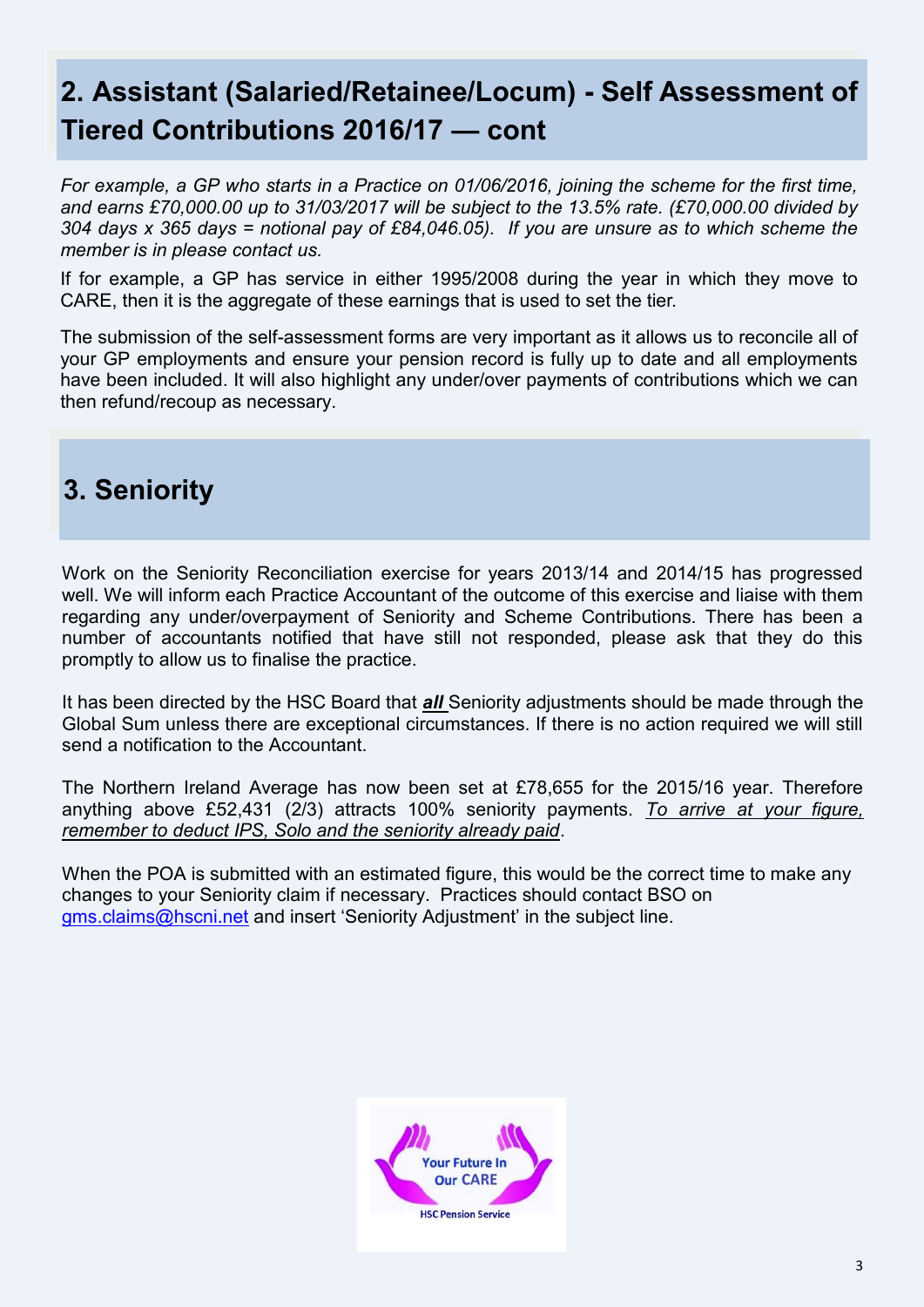## **4. GP's Retirement Process**

When a GP wishes to retire they should complete form [AW6](http://www.hscpensions.hscni.net/download/Scheme%20Forms/AW6-V1-4.pdf) and send to HSC Pension Service approximately 3 months prior to the intended retirement date. This allows time for HSC Pension staff to make sure we have everything we require without causing delays to your benefits being paid. If any additional posts are held e.g. HSCB, a HSC Trust, an AW6 must be completed for *each* employment and sent to the relevant employer.

If a GP no longer pays into the HSC Pension Scheme e.g. opted out due to LTA, they should instead complete form [AW6P.](http://www.hscpensions.hscni.net/download/Scheme%20Forms/AW6-P-Jun-2-1.pdf) We will acknowledge receipt of all pension applications received 3 months prior to retirement, however, calculations cannot be run until the month that the pension is due to be paid. A pension letter detailing the benefits payable will be sent when the pension has been processed for payment. Please note below some important points to remember;

- Remember to include all necessary certificates such as Birth/Marriage certificate and Lifetime Allowance Protection certificate (LTA) if appropriate.
- *All GPs* must take a 24 hour break from all HSC employment (even if not currently paying into Scheme). If a GP returns to work they must not work any more than 16 hours per week for the first month post retirement (after the initial month contact HSC Pensions to check if abatement applies).
- If a GP continues to work as a partner in the practice after taking pension benefits they must still complete an Annual Certificate for seniority purposes. If they retire mid-year 2 Annual Certificates will be needed for that year i.e. one to show the pensionable profit up to the date of retirement plus a second to cover the whole year.

#### *N.B. It is only necessary to inform the BSO when you retire from General Practice entirely, notification should be sent to [patricia.craig@hscni.net.](mailto:patricia.craig@hscni.net)*

#### **5. Annual Benefit Statements (ABS)**

Our Member Self Service (MSS) is now live and you can register for this facility at [https://](https://mypension.hscni.net/) [mypension.hscni.net/.](https://mypension.hscni.net/) This is where Annual Benefit Statements are available to view, in the case of practitioners this will be the 2015/16 year. There are some instructional videos available on our website to help with registration [http://www.hscpensions.hscni.net/member](http://www.hscpensions.hscni.net/member-self-service/)-self-service/. If you want to use this facility make sure you have provided us with a current email address.

As advised in previous newsletters we are not yet in position to run ABS across practitioner records, this is because the information for practitioner pensionable pay does not interface to our systems as a bulk return but rather individual submissions across all employments are required each year and records need to be built up and maintained from these returns.

The Practitioner team are happy to process any individual requests for information. Practitioner records are updated in line with Annual Certificates so we are always working to 31<sup>st</sup> March in the previous year. If you have any queries regarding your ABS or the MSS self-service facility please email directly to: [ABSqueries@hscni.net](mailto:ABSqueries@hscni.net) or [MSSqueries@hscni.net.](mailto:MSSqueries@hscni.net) 

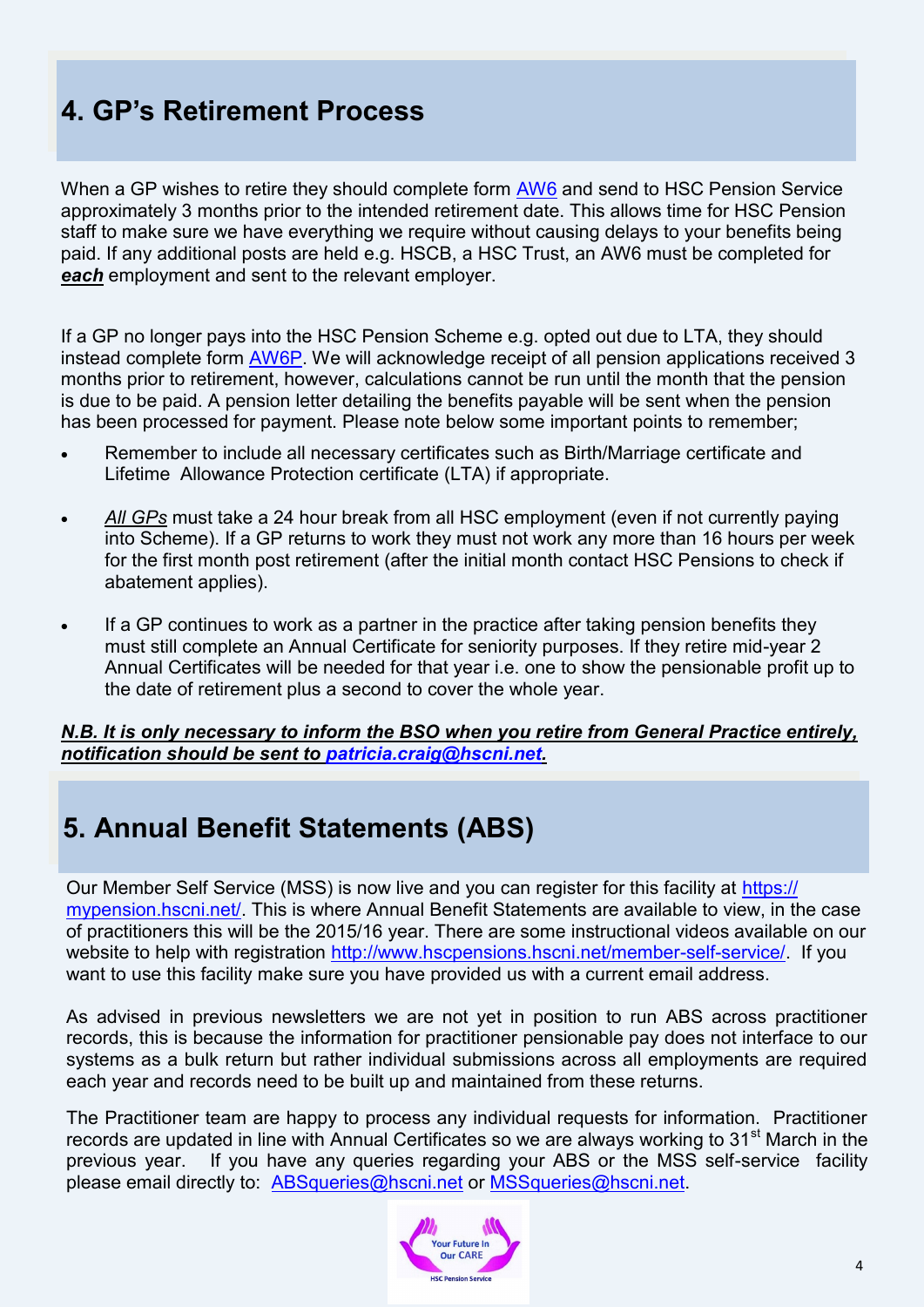## **6. GP Locums**

**All payments** for Locum contributions should now be paid via the Direct Debit system. Cheques are no longer accepted and will be returned if sent with Locum A&B forms. All new GP Locums should send a completed Direct Debit and SS14 form with their first submission of A&B forms (all forms are available on our website).

For GP Locum work you need to adhere to the '3 month rule'. This means that if you have not done any locum work for 3 months the employment will be terminated at the date you last worked. On recommencing locum work you should then complete a new SS14.

It is important that GPs retain copies of their A&B submissions in case there is any need to refer back them and also for completion of self-assessment forms.

#### **7. FAQ**

- **Q. How do I apply for an Annual Allowance Statement?**
- **A. GPs or Accountants working on your behalf can request Annual Allowance statements via [gpcertificates@hscni.net](mailto:gpcertificates@hscni.net)**
- **Q. How can I view my Annual Benefit Statement (ABS)?**
- **A. See Section 5 above.**
- **Q. I am due to retire shortly, what process should I follow?**
- **A. See Section 4 above.**

If you have any further areas that you want covered in future FAQs, please email us at [gpcertificates@hscni.net](mailto:gpcertificates@hscni.net) Insert FAQ in your subject line.